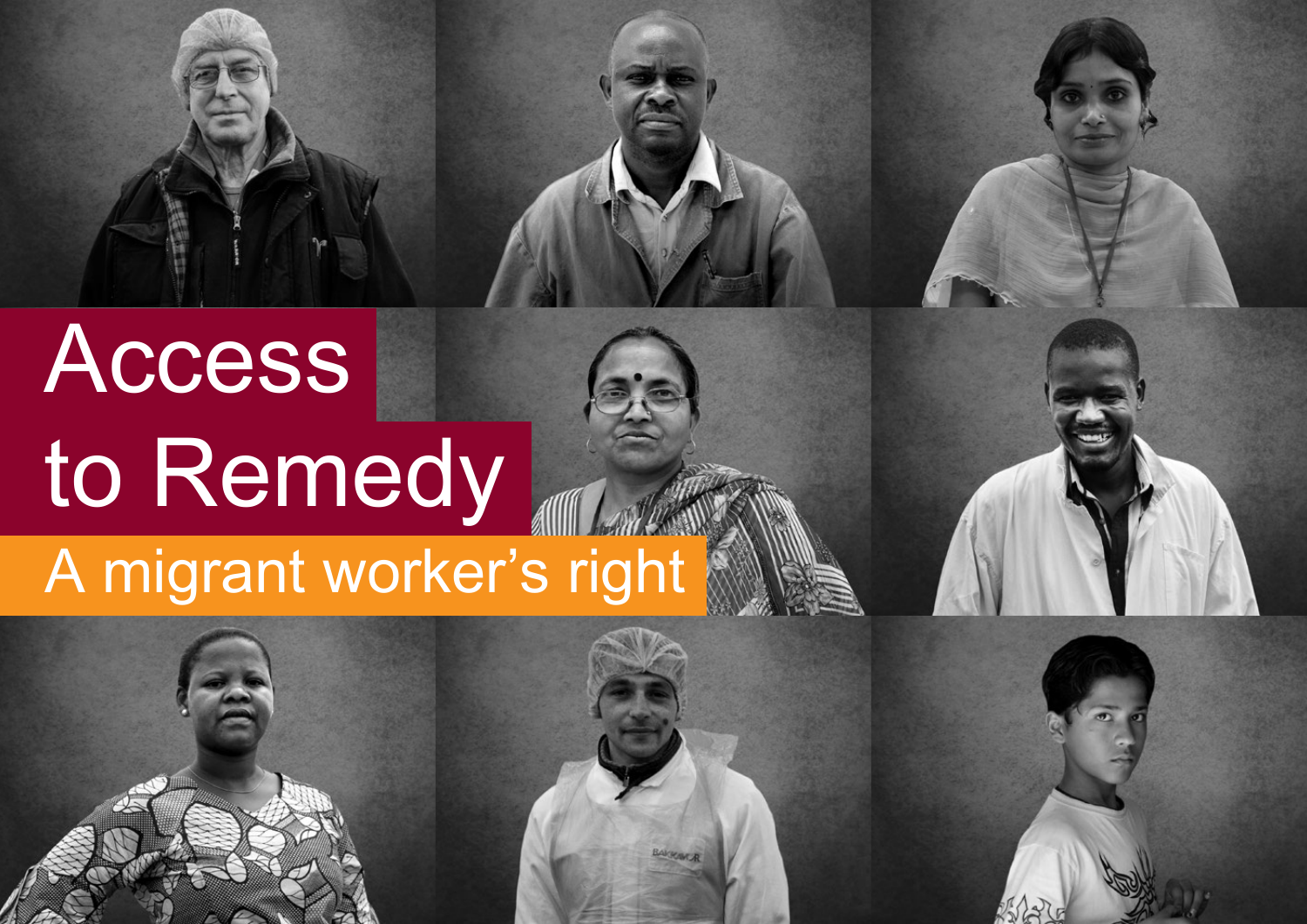#### Access to Remedy

A migrant worker's right

## Why are migrant workers so vunerable

#### Appropriate grievance | mechanisms

Many workers around the world are vulnerable to being exploited in the workplace.

They are vulnerable for different reasons and in different ways. These Principles are applicable to any vulnerable workers, but they are aimed specifically at the case of migrant workers, who often face particular vulnerabilities in the workplace.

Many are in debt bondage due to high recruitment fees paid to secure their jobs; they may have had their passports or identity documents confiscated; they may be unable to resign from their work without penalty or payment; and they often have a heightened vulnerability to more general forms of exploitation (such as long working hours, poor health and safety or low pay).

Issues can arise in any workplace. Workers need the ability to confidently raise a grievance where an issue has occurred, without fear of suffering any negative consequences.

To accomplish this, companies should 'establish or participate in effective operational-level grievance mechanisms for individuals and communities who may be adversely impacted' (UN Guiding Principles on Business and Human Rights, Principle 29). Operational-level grievance mechanisms (OGMs) can take many forms – but they need to be carefully designed and implemented if they are to be effective for migrant workers. Migrant workers often do not raise grievances at work, whether because they do not speak the local language, do not know their rights, or are too fearful of losing their job or being repatriated.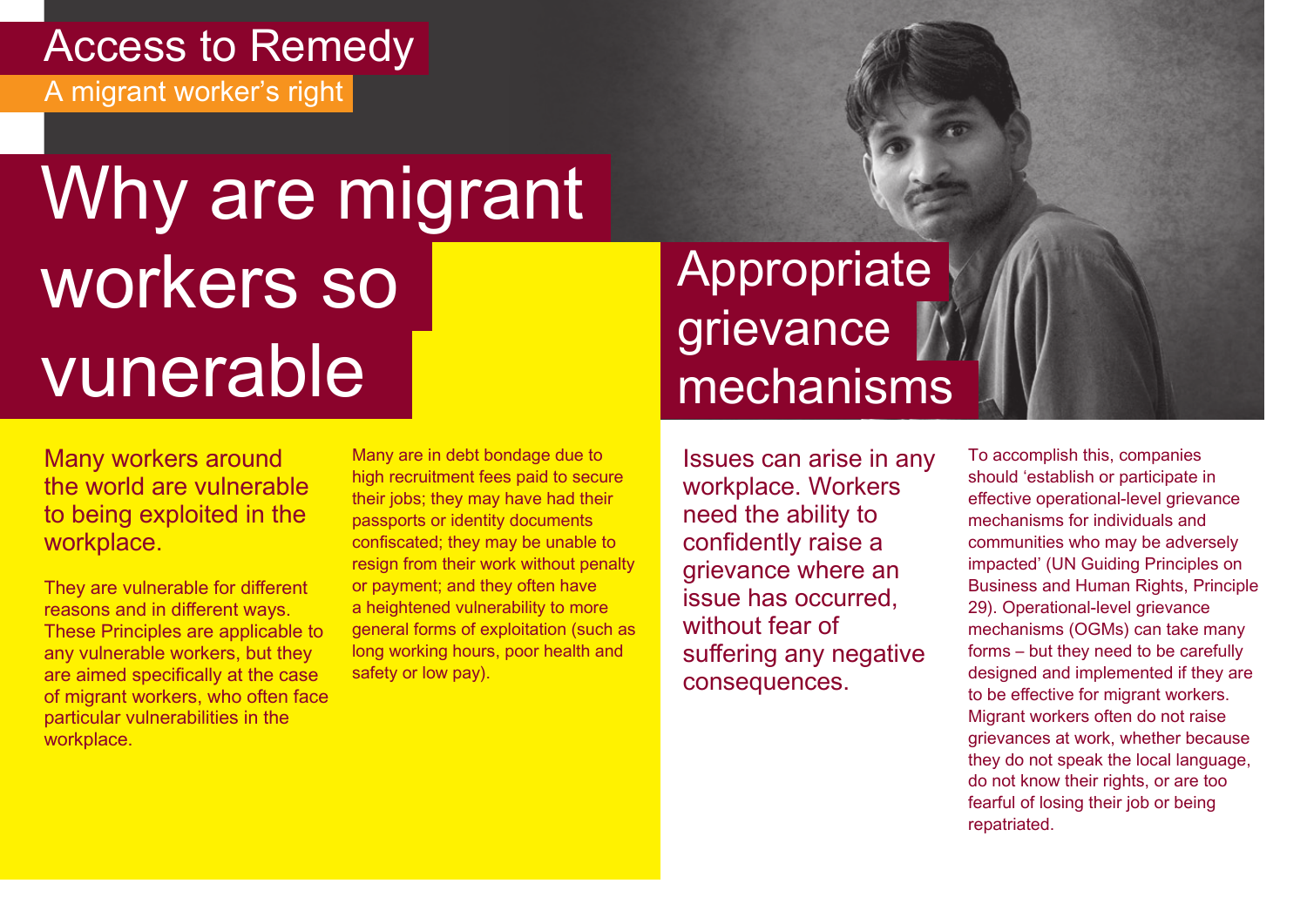#### Access to Remedy

A migrant worker's right



## Why are these principles important

These Principles were developed in consultation with business, NGOs, trade unions and others. They set out how businesses and other stakeholders can, collaboratively, establish OGMs that provide meaningful access to remedy for migrant workers.

The Principles are not just a reiteration of workers' rights. They are an explicit acknowledgement that recognising rights is not enough – businesses and other stakeholders must actively work to enable workers in their operations and supply chains to meaningfully access those rights.

The Principles are particularly aimed at retail businesses, but they are also relevant for supplier businesses, governments, NGOs, trade unions and multi-stakeholder initiatives.

We hope the Principles help in that work and we encourage all interested stakeholders to support them.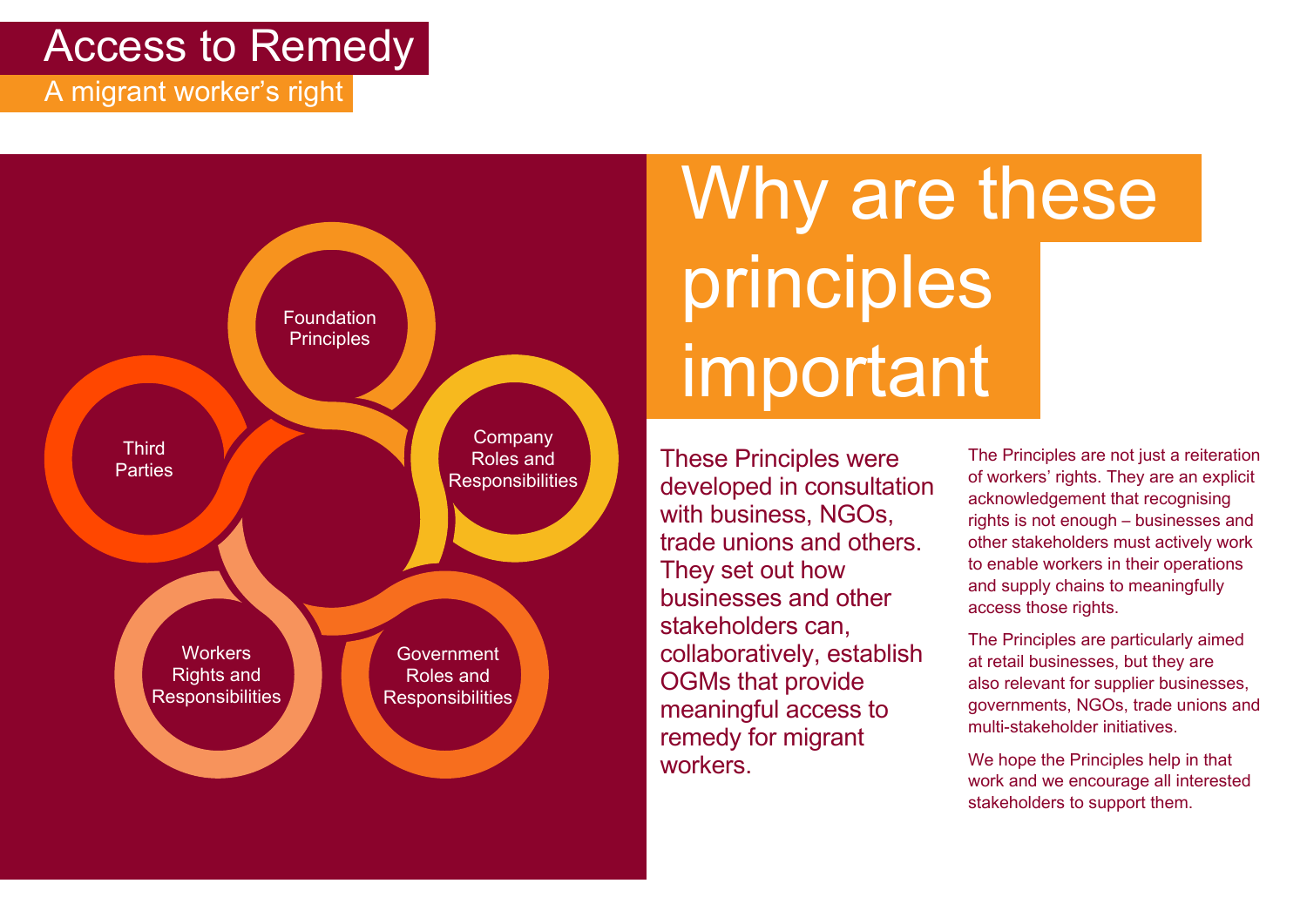## **Principles Foundation** Principles



1 All *[migrant]* workers have rights at work.<sup>1</sup> 3

All workers should be supported and encouraged to raise grievances. Special consideration should be given to intersectional vulnerabilities, such as women migrant workers who have enhanced vulnerability to sexual abuse and can be subject to gender-based discrimination which may discourage them from raising a grievance.

## 5

Grievance policies and mechanisms should be in place in every workplace.

#### $\mathcal{P}$

Vulnerable workers (including migrants) should be protected from abuse or exploitation regardless of their contract or immigration status.

## 4

Workers whose rights have been violated should receive appropriate remedy.

6

The resolution of individual and collective grievances and the provision of remedy are best when timely and direct between workers and their employers.

1 Rights at work should include at a minimum the [ILO's Fundamental Rights and Principles at Work.](https://www.ilo.org/actrav/areas/WCMS_DOC_ATR_ARE_DECL_EN/lang--en/index.htm) The [ETI Base Code](https://www.ethicaltrade.org/sites/default/files/shared_resources/base_code_poster_1_english.pdf) constitutes an internationally credible voluntary code for companies based on key ILO Conventions and repr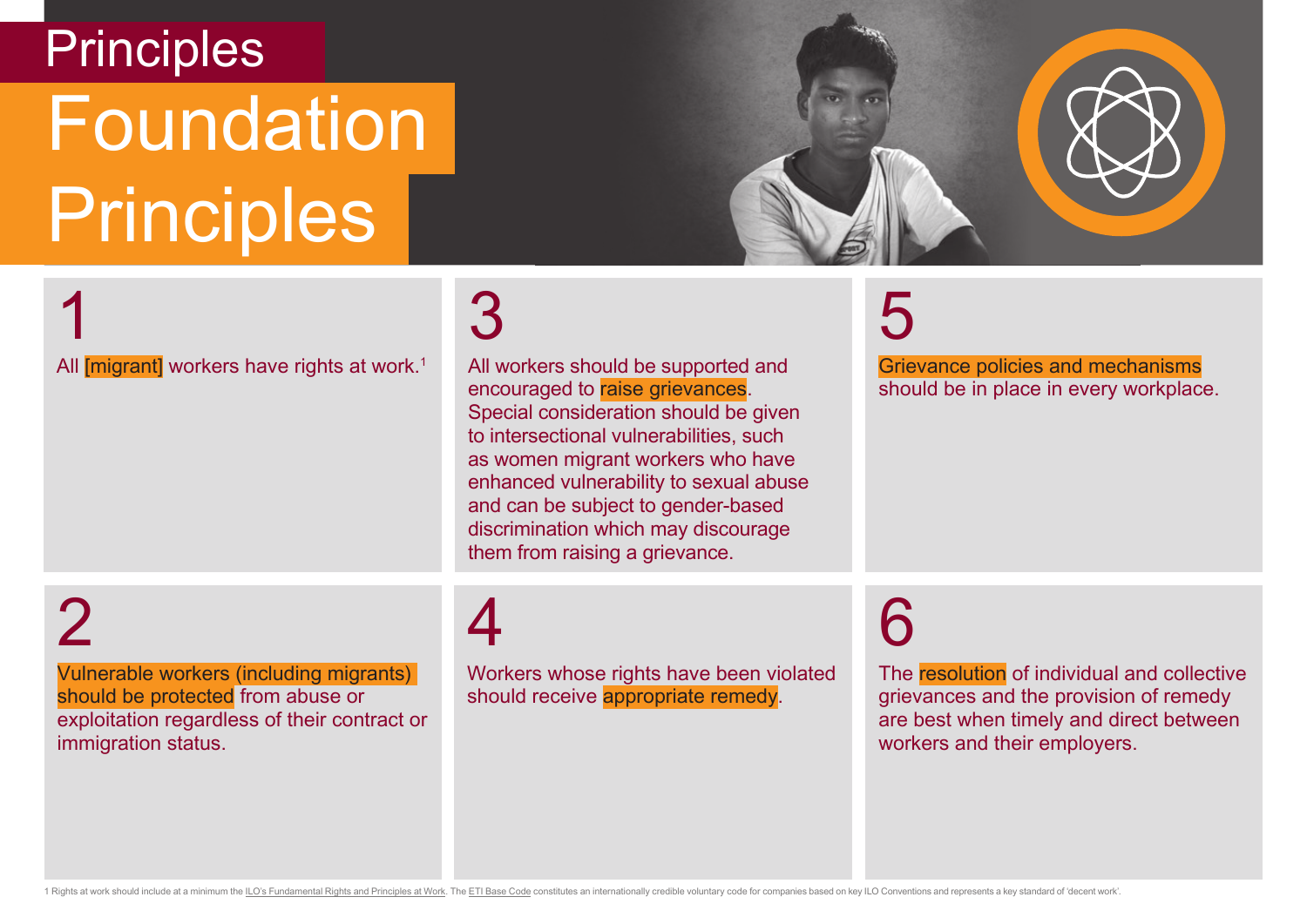#### **Principles**

## Company Roles and Responsibilities



## 7

Companies should take action to prevent violations of workers' rights (such as restricting freedom of movement through the retention of passports).

### 9

Employers should have transparent employment policies and procedures that enshrine basic rights for workers. All workers should be trained to understand their rights.

## 11

12

Business customers (buyers) should ensure that their suppliers have robust grievance and remedy policies and mechanisms in place, in line with international best practice. Buyers should avoid imposing their own grievance mechanisms to avoid confusion and duplication.

Mediation between democratically elected workers' representatives (ideally trade unions) and employers is the most effective way to resolve grievances. If that is not feasible, support from authorities, multi-stakeholder or

#### 15

14

Companies should encourage workers to report issues and protect workers from suffering negative consequences as a result of raising a grievance or

Company grievance management systems should be developed in consultation with workers, where possible through dialogue

with trade union representatives.

Safeguarding of workers who are victims of rights violations should be the first consideration in any remediation process. Safeguarding of women who have suffered sexual harassment and abuse in the workplace, often by their superiors, requires particular attention in order to protect them from potential reprisals.

#### 10 Workers representatives (ideally trade unions) as a result of real and employers is the most effective way to as a result of resolve grievances. If that is not feasible, support from authorities, multi-stakeholder or

Employment policies and procedures should include robust grievance and remedy mechanisms. These should be communicated to all workers in a language<br>they understand and in a medium they can<br>access. they understand and in a medium they can

## other trusted organisations should be sought.

Company grievance management systems should complement, not replace or undermine, state responsibilities.

#### 16

Companies and workers should seek mutually trusted independent third parties to help resolve grievances and agree acceptable remediation, where direct negotiation between trade unions and employers is not feasible.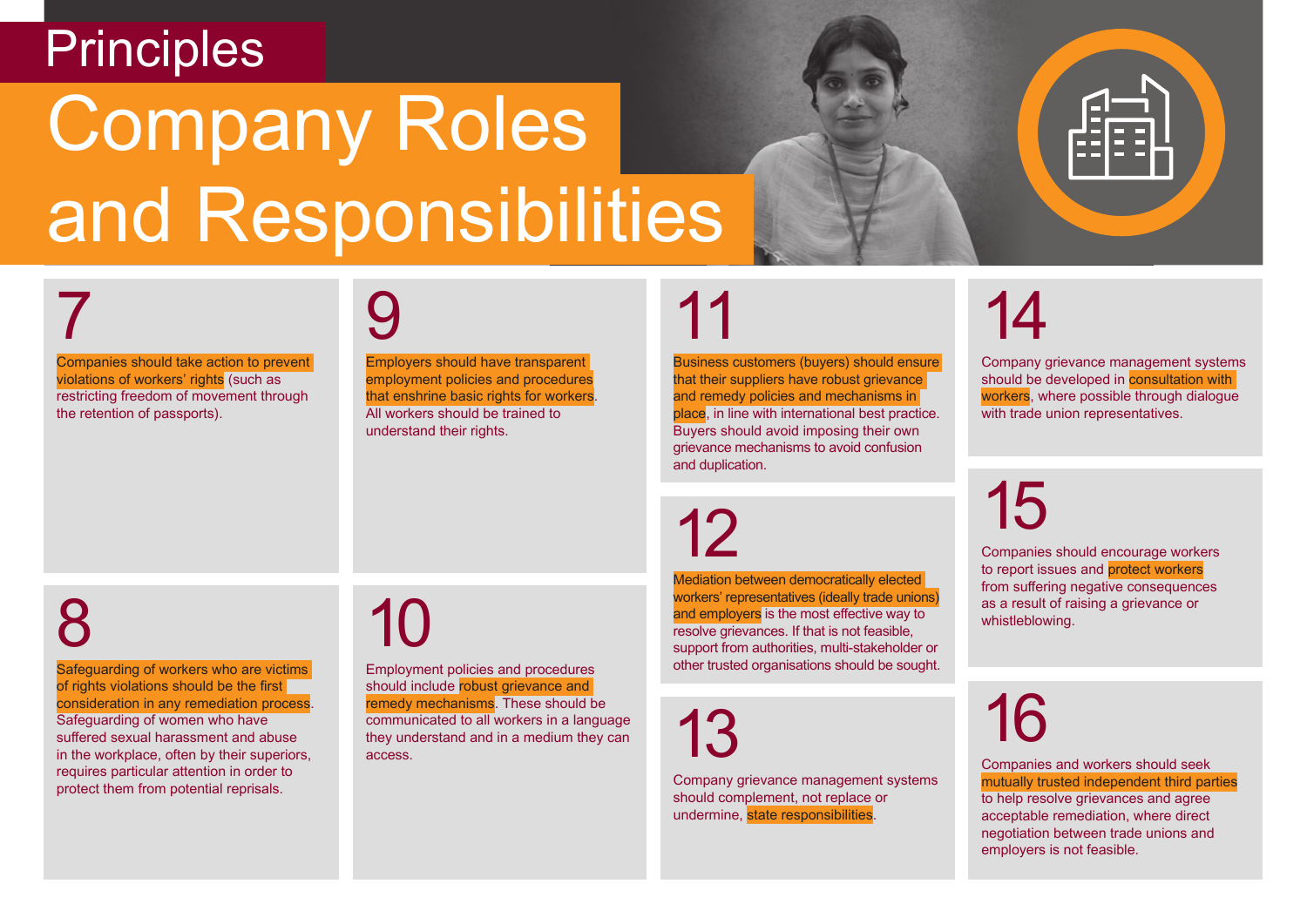#### **Principles**

## Government Roles and Responsibilities



## 17

Governments have a responsibility to enact labour laws and ensure appropriate regulations exist, in line with international standards

19

Governments should enforce appropriate penalties against companies that break the law.

## 21a

Every government that sends or hosts migrant workers should establish a bilateral Memorandum of Understanding (MOU) between the relevant sending and host country that includes the protection of the rights of migrant workers and prevents debt bondage through the payment of recruitment fees by migrants.

#### 18

Governments have a responsibility to monitor business compliance with labour laws that protect the rights of workers.

### 20

Governments should encourage businesses to have functioning grievance management systems that are effective, accessible and transparent.

## 21b

Bilateral MOUs between migrant host and sending countries should be communicated to employers and workers. Governments should be held accountable for implementing and monitoring these agreements.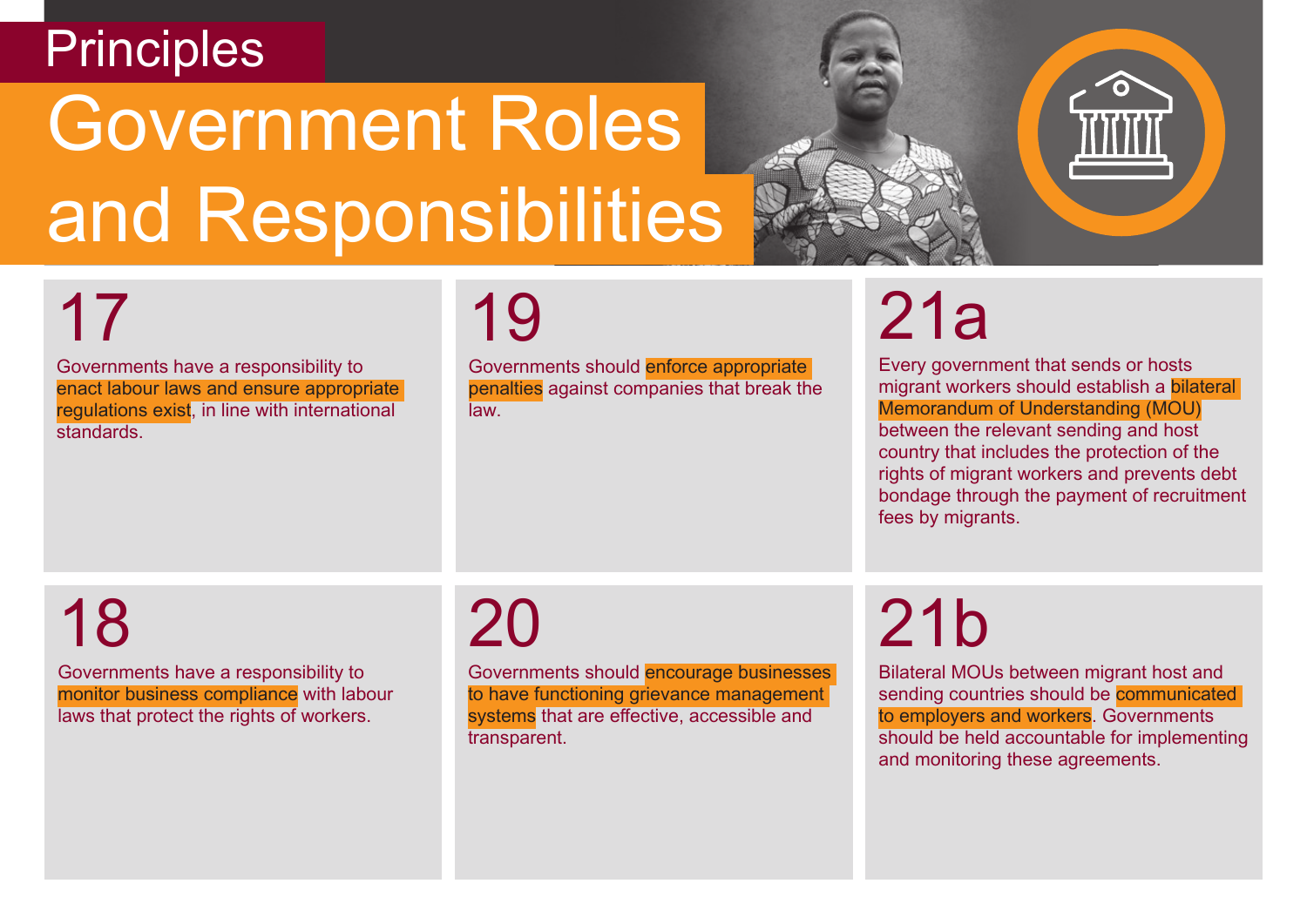#### **Principles**

## Workers' Rights and Responsibilities





## 22

All workers have the right to organise and be represented collectively by independent democratically elected trade unions or workers' organisations to raise grievances in negotiations with their employer.

#### 24

Workers should be consulted (ideally through trade union representatives) on the design and ongoing monitoring of grievance systems.

## 25

Affected workers should be consulted on the effectiveness and suitability of remediation outcomes.

### 23

Workers should be informed about their rights and options for raising a grievance and accessing remedy, communicated in a language they understand and in a medium they can access.



## 26

All workers should be encouraged to raise their concerns at work and should be protected from any negative consequences when they raise grievances or whistleblow.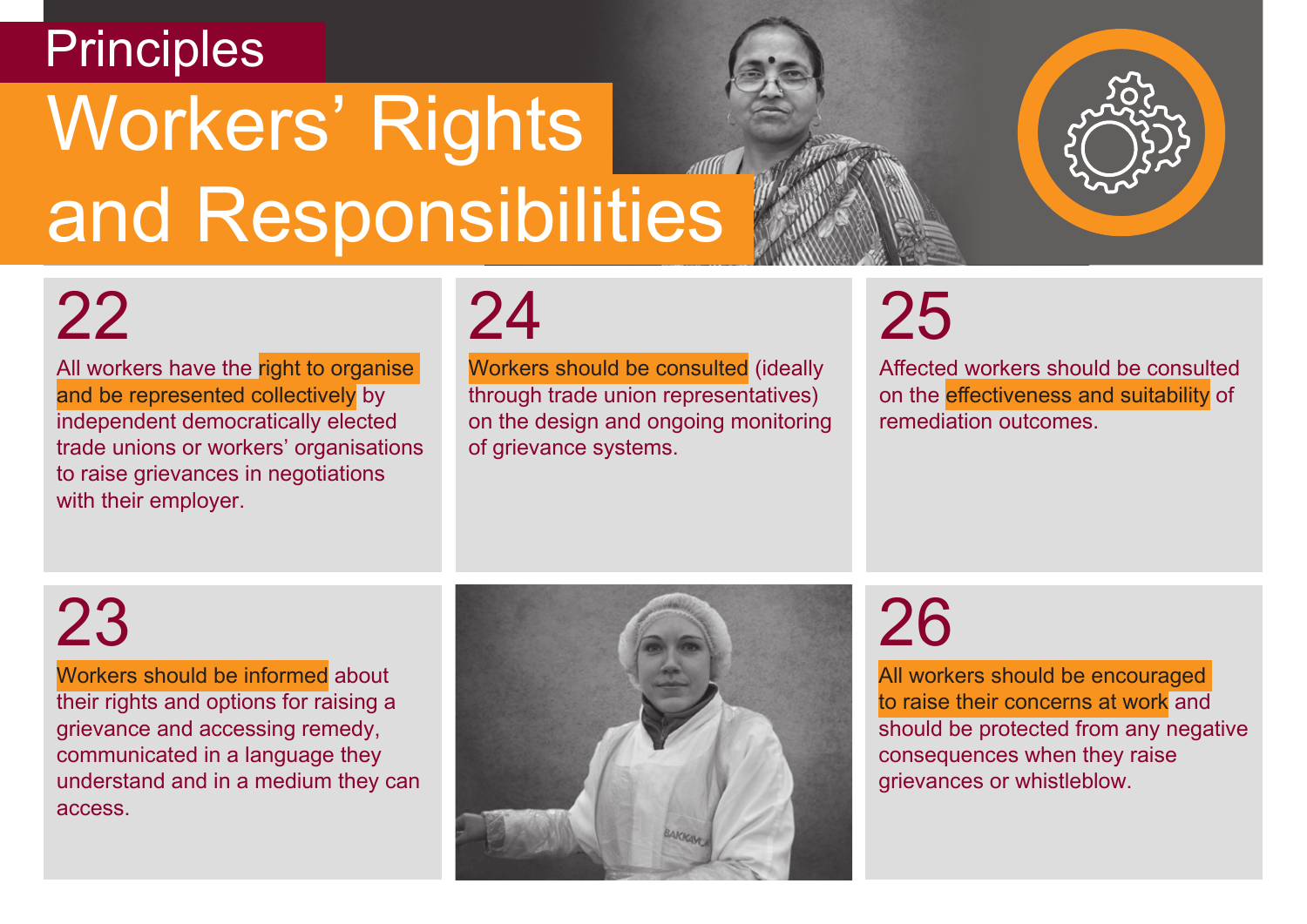## **Principles** Third Parties



## 27

Companies and workers should seek mutually trusted independent third parties to help resolve grievances and agree acceptable remediation, where direct negotiation between trade unions and employers is not feasible.

#### 28

Third parties can increase trust between stakeholders by playing an impartial role in facilitating negotiation between key parties, while respecting confidentiality, to achieve mutually satisfactory outcomes.





#### 29

Multi-stakeholder engagement can improve the efficiency and effectiveness of remedy systems. By facilitating collaboration it can increase trust.

## 30

Third parties processing grievances should be trained in how to **sensitively** and appropriately handle complaints of sexual harassment and abuse.